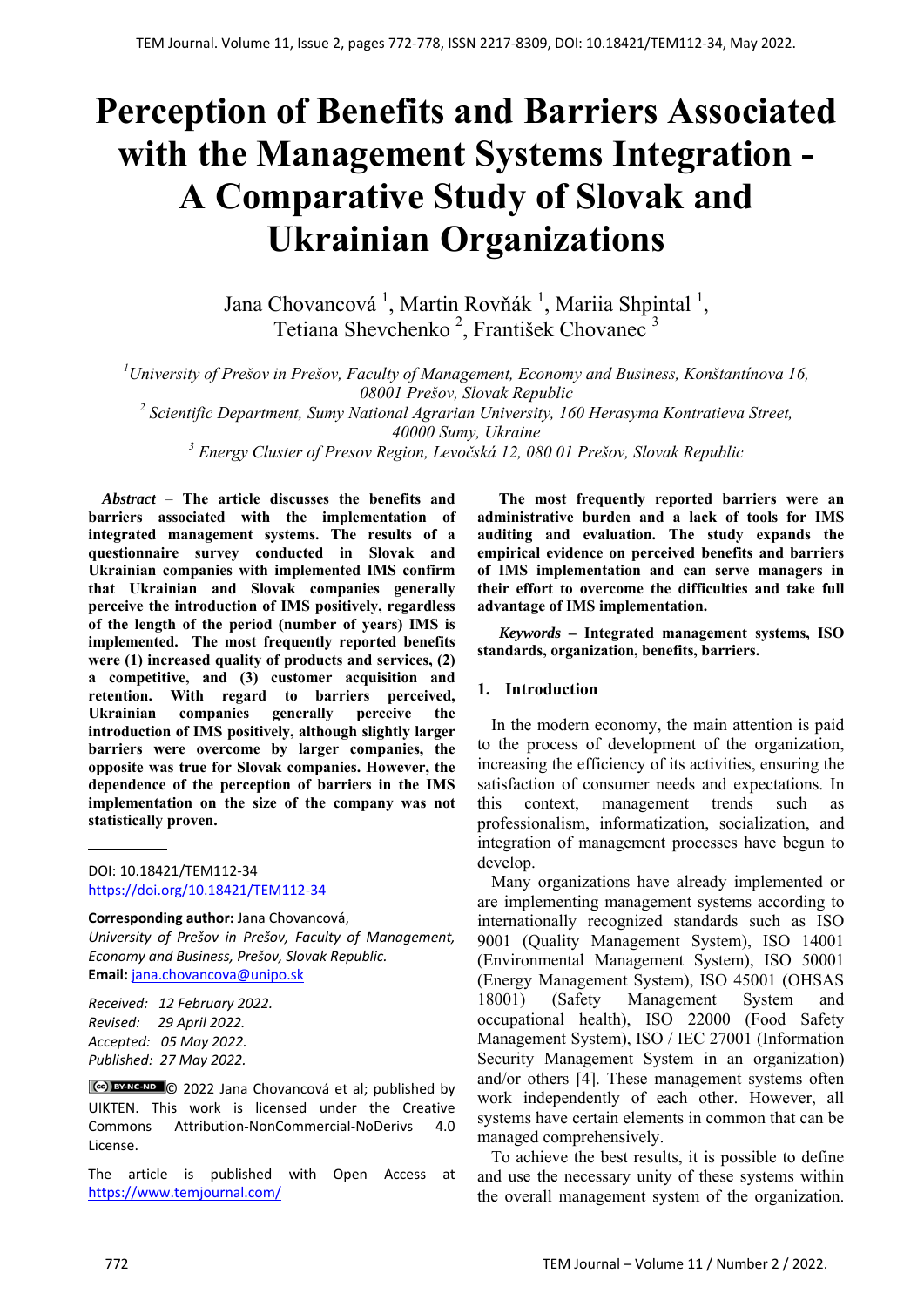The implementation of such – so-called integrated management systems (IMS) is associated with a number of benefits.

## **2. Previous Empirical Research**

A wide range of studies in management systems has been devoted to the benefits, motivators, and positives associated with the integration of management systems. The most common benefits that we encounter in the literature include the improvement of organizational efficiency (reduce duplicity or redundancy of tasks, documentation, human efforts, time, etc.) [1], [12] improvement of internal communication, company image for external stakeholders, competitiveness, as well as reduction of the costs of managing each system individually [7], [15]. An empirical study of IMS by Zeng et al. [14] reports decreased paperwork, management cost, and complexity of internal management as well as simplified certification process and support of continuous improvement as the main benefits of IMS implementation.

A study by Carvalho et al. [2] performed in the Brazilian constructing industry provides evidence of several benefits, including improvement of routine management in the first place and financial savings as the smallest benefit. According to [3], proper integration of management systems is accompanied by decreased bureaucracy, management costs, a simplified certification process, better internal management, and facilitation of continuous improvement.

Based on the case study in the airline, [5] reports cost savings, better use of resources, improved internal communication, stronger customer orientation, and employee motivation as the main benefits of IMS implementation. At the same time, however, he points out that obtaining these benefits is conditioned by several factors that affect the integration process.

Vashishth et al. explore IMS implementation in Indian small and medium-sized enterprises. They link challenges and motivation to implement IMS with IMS maturity and its impact on operational performance and find differences between intrinsic and extrinsic motivation for IMS implementation and level of IMS maturity. The study also confirmed that a higher level of IMS maturity leads to better operational performance [13].

The presented paper aims to examine more thoroughly the benefits and barriers that organizations perceive in connection with the IMS application. The contribution of the paper to the current knowledge base is twofold: in addition to mapping the benefits and barriers associated with the use of IMS, we examine the relationship between the length of IMS implementation and perceived benefits

and the relationship between the size of the organization and the barriers it perceives. The research was mirrored in two countries - Slovakia and Ukraine, and a comparison was made between these countries.

#### **3. Methodology and Data**

#### *Research Design*

The method of a non-standardized online questionnaire was chosen for the research purposes. The target group of the research consists of companies that have an integrated management system implemented. Taking into account the main goal of the research and the target group, a database of companies with an integrated management system was developed. The database contains information on the management systems that are implemented in the company, the industry in which the company operates, country/region and contact details (telephone and email). In order to be able to reach the greatest number of respondents in the two countries, online communication was chosen for the distribution of the questionnaire. The questionnaire was distributed in the first quarter of 2021.



#### *Figure 1. Research design*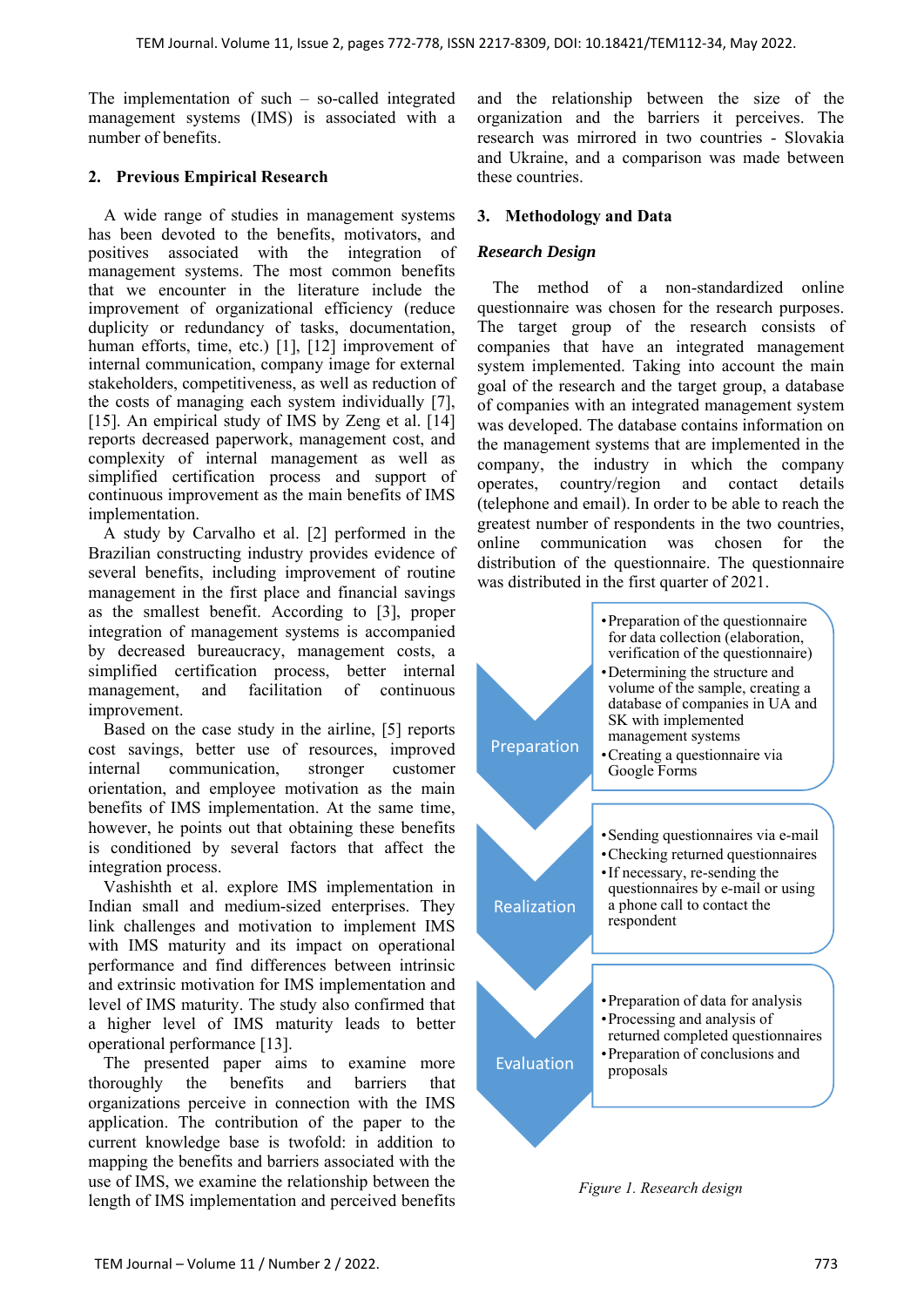The research consists of three main stages. Chronological order and description of the research stages is provided in Figure 1.

The basic method of data sorting and arranging was used for data processing and further investigation. The results obtained through the Slovak and Ukrainian questionnaires were processed in MS Excel. The results of the questionnaire survey were interpreted using selected statistical and analytical-synthetic methods.

# *Research Sample*

The questionnaire was sent to 83 Slovak organizations and 76 Ukrainian organizations; the completed questionnaire was returned from 90 organizations (47 Slovak and 43 Ukrainian), the total return of the questionnaire is 56.6%. 20 organizations (7 Slovak and 13 Ukrainian) did not meet the conditions of the research and were excluded from the research because they did not have an IMS fully implemented. Thus, the research sample consists of a total of 70 respondents (40 Slovak and 30 Ukrainian).

In terms of size, medium-sized enterprises dominated in Slovakia (36.17%) and large enterprises in Ukraine (60.47%). Enterprises focused on industrial production had the largest share in both countries, exactly 21.28% in Slovakia and 44.19% in Ukraine.

85.11% of Slovak companies and 69.77% of Ukrainian companies have an integrated management system. The certified system of environmental management was the most represented management system in the group of Slovak companies, while in Ukraine the quality management systems dominated. The occupational health and safety system was the third most frequent management system in both countries.

## *Hypotheses and Methods of Statistical Analysis*

In order to determine the benefits and barriers that organizations in Slovakia and Ukraine perceive in connection with integrated management systems, we set these hypotheses:

H 1: Organizations that have had IMS implemented for longer (more than 5 years) will perceive more benefits associated with IMS implementation than organizations that have only recently implemented IMS.

H 2: Large organizations (with more than 250 employees) will perceive fewer barriers associated with the implementation of an IMS than mediumsized organizations (with 50 to 249 employees), small organizations (with up to 49 employees), and micro organizations (with employees from 1 to 10).

We verified the normality of the data using the D´Agostin test, which is suitable for random selection of a large range (30  $\leq$  n  $\leq$  100). We chose the significance level ( $\alpha = 0.05$ ) and tested the null hypothesis H0 that the given selection is from a normal distribution (p> α) versus the alternative hypothesis H1, that it comes from a non-normal distribution, so the data are not normally distributed  $(p \leq \alpha)$ .

The statistical method we used to verify the hypotheses was the Mann-Whitney test. According to [8], the Mann-Whitney U test is used to compare the medians of two independent samples.

The test answers the question of whether the difference between the medians of the two groups is statistically significant (i.e., whether there is a relationship between the variables) or can only be random (i.e., there is no relationship between the variables). The null statistical hypothesis about the equality of all medians based on the calculated pvalue is tested. Ordinal variables are measurable variables on a sequential scale, i.e., it is possible to determine which of the values is greater:

$$
U = R_1 - \frac{n_1 (n_1 + 1)}{2}
$$

where:  $R = sum of the sequences in the sample; ni$ = observed abundance in category i.

# **4. Results and Discussion**

## *Relationship between the length of IMS implementation and the perceived benefits of IMS implementation*

Within Hypothesis 1, we assumed that companies that have IMS implemented for longer will perceive more of the benefits associated with IMS implementation than organizations that have recently implemented IMS and record the costs involved.

We examined this hypothesis for both countries and then compared the results.

# *Slovakia*

An IMS in Slovakia has been implemented in 85%  $(n = 40)$  from the surveyed companies  $(N = 47)$ . For this reason, we excluded 7 companies from the verification of hypothesis 1. In terms of the length of IMS implemented,  $20\%$  (n = 8) of companies have implemented IMS for less than 1 year,  $42.50\%$  (n = 17) of companies have IMS implemented for 1 to 5 years. These two categories create a group of organizations with a shorter period of IMS implementation. Another group with a longer period of IMS implementation is represented by 37.50% (n  $= 15$ ) of the companies that have IMS implemented for more than 5 years.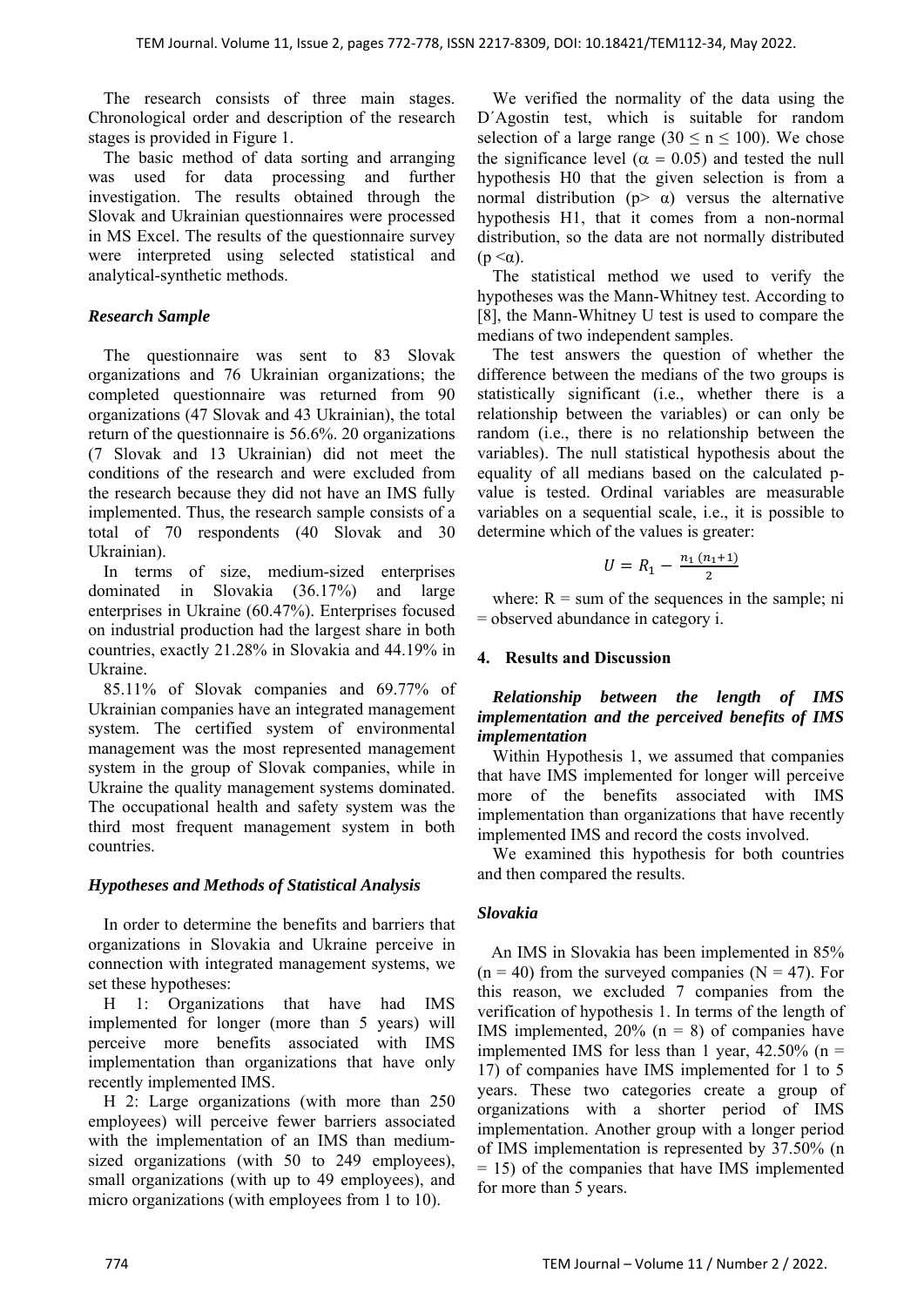The overall average of the answers to the question concerning the perceived benefits associated with the IMS implementation in Slovak companies was at the level of  $3.99 \pm 0.85$ . Based on a performed normality test suitable for  $30 \le n \le 100$ , i.e., the D'Agostin test we found that the p-value is less than 0.05 (p <0.0001), therefore the data are not normally distributed. Based on this fact, we chose a nonparametric statistical method suitable for verifying hypothesis 1, the Mann-Whitney test. This test is suitable for two groups of unpaired data (shorter period of IMS implemented / longer period of IMS implemented).



*Figure 2. Mann Whitney test of verification of hypothesis 1 in SK (Source: own processing)* 

As can be seen from the Mann-Whitney test (Figure 2.), the average response rate for companies that have a longer IMS system in place  $(n = 15)$  was  $4.07 \pm 0.14$  points. For companies that have only recently implemented the IMS, i.e., over a period of up to 5 years ( $n = 25$ ), the mean response was lower  $(3.95 \pm 0.26)$ .

After recoding the answers, we can state that the higher the average number of points, the better perceived the benefits associated with the implemented IMS in the organization. Although organizations with longer IMS implemented perceive more the benefits associated with IMS implementation than organizations with a shorter time of IMS implemented, based on the resulting pvalue (0.16), which is greater than the specified level of significance alpha ( $\alpha$  = 0.05), we must accept null hypothesis 1 for the Slovak Republic, in which we assumed that "the period of the implemented IMS **does not affect** the perception of the benefits that these systems bring". It follows that Slovak companies generally perceive the introduction of IMS positively and the period (number of years) does not have a statistically significant effect on the

perception of the benefits that result from the IMS implementation.

#### *Ukraine*

In Ukraine, only  $69.77\%$  (n = 30) organisations have implemented IMS, from the total surveyed companies ( $N = 43$ ).

In terms of length of implementation,  $16.67\%$  (n = 5) of Ukrainian companies have IMS implemented for less than 1 year,  $30\%$  (n = 9) of companies have IMS implemented for 1 to 5 years and  $53.33\%$  (n = 16) of companies has an IMS system in place for more than 5 years.

The overall average of the answers to the question dealing with the perception of the benefits associated with IMS among Ukrainian companies was  $4.05 \pm$ 0.93. Based on a performed normality test we found that the p-value is less than  $0.05$  (p  $\leq 0.0001$ ), therefore the data are not normally distributed. Therefore, we chose a nonparametric statistical method - the Mann-Whitney test - suitable for verifying hypothesis 1 in Ukraine.



*Figure 3. Mann Whitney test of verification of hypothesis 1 in UA (Source: own processing)* 

The Mann-Whitney test (Figure 3.) shows that the average response rate for companies that have a longer IMS system in place (n = 16) was  $4.15 \pm 0.36$ points. Ukrainian companies that have implemented the IMS system for a shorter period, i.e., over a period of up to 5 years ( $n = 14$ ), the mean response rate was lower at  $3.93 \pm 0.33$ . From this perspective, we can sum up that similarly as in Slovak enterprises, the longer organizations have implemented IMS the more benefits they perceive. However, based on the resulting p-value of the Mann-Whitney test (0.18), which is greater than the determined level of significance alpha ( $\alpha = 0.05$ ), we must accept null hypothesis 1 for Ukraine. In the null hypothesis, we assumed that "the period of the implemented IMS **does not affect** the perception of the benefits that these systems bring".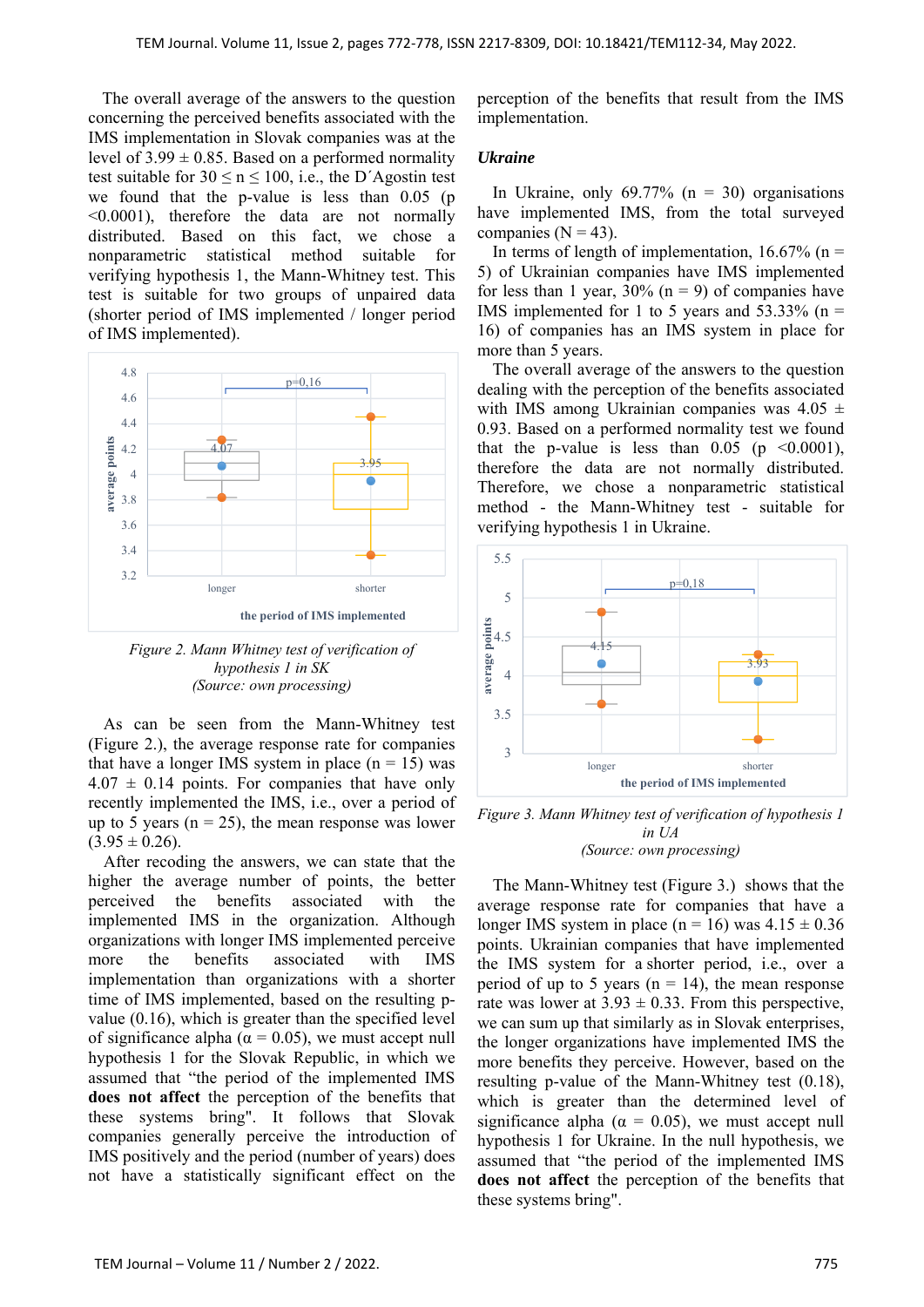As a result, both Ukrainian and Slovak companies generally perceive the introduction of IMS positively, regardless of the length of the period (number of years) IMS is implemented. Our calculation did not show statistical significance for the perception of the benefits that result from the implementation of IMS with respect to the time period.

The most frequently perceived advantages associated with the implemented IMS in Slovak and Ukrainian organizations include: increasing the quality of products and services (SK 4.60, UA 4.60), gaining a competitive advantage (SK 4.60, UA 4.53), customer acquisition and retention (SK 4.43, UA 4.47), improved company image (SK 4.23, UA 4.40) and improvement of production processes and services (SK 4.10, UA 4.33). On the other hand, lower costs for the overall management of the organization were listed as the least perceived advantage. This finding is consistent with those of Carvalho et al. who also reported financial savings as the smallest benefit [2].

#### *The relationship between the size of the company and the perceived barriers to the introduction of IMS*

Within the second hypothesis, we assumed that larger companies (over 50 employees) will perceive fewer barriers associated with the implementation of an integrated management system than smaller companies (up to 50 employees).

## *Slovakia*

Depending on the number of employees, the survey sample had the following structure: microenterprises (1-10 employees) represented  $5.00\%$  (n = 2), small enterprises (11-50 employees) represented 17.50% ( $n = 7$ ) and medium-sized enterprises (51-250 employees) accounted for 40.0% ( $n = 16$ ). For the purposes of further analysis, we categorize these as a group of small enterprises, which represent 62.5% ( $n = 25$ ) of companies. The group of large enterprises with 251, and more employees makes up  $37.50\%$  (n = 15).

The overall average of the answers to the question concerning the perception of barriers associated with the introduction of IMS in Slovak organizations was at the level of  $3.46 \pm 1.10$ . Based on the performed normality test suitable for  $30 \le n \le 100$ , i.e., the D´Agostin test, the calculated p-value is less than 0.05 ( $p \le 0.0015$ ), therefore the data are not normally distributed. Based on this fact, we chose a nonparametric statistical method suitable for verifying hypothesis 2, i.e., the Mann Whitney test. This test is suitable for two groups of unpaired data (small company / large company).

As follows from the Mann-Whitney test (Figure 4.), the average value of responses in small Slovak companies (n = 25) was  $3.48 \pm 0.42$  points. For large Slovak companies, with the number of employees over 251 ( $n = 15$ ), the average value of responses was slightly lower (3.42  $\pm$  0.27). After recoding the answers, we can say that the higher the average number of points, the greater the barriers. Based on the resulting p-value of the test (0.45), which is greater than the set level of significance alpha ( $\alpha$  = 0.05), we must accept null hypothesis 2 for the Slovak Republic, in which we assumed that the size of the organization **does not affect** the perception of barriers associated with the implementation of IMS.

It follows that Slovak companies generally perceive the implementation of IMS positively, although slightly larger barriers were perceived by small companies. The dependence of the perception of barriers of IMS implementation on the size of the company in terms of the number of employees was not statistically proven. Larger companies perceive fewer barriers, mainly due to better technical, economic, personnel and other options.



*Figure 4. Mann Whitney test of verification of hypothesis 2 in SK (Source: own processing)* 

## *Ukraine*

In terms of the size of the organization, the structure of the Ukrainian sample was as follows: 5%  $(n = 2)$  small enterprises (11-50 employees), 15% (n = 6) medium-sized enterprises (51-250 employees). There has been no representative of a microenterprise (1- 10 employees). Within hypothesis 2, these three categories of enterprises form a group of small companies ( $n = 8$ ). Within the group of "large" companies with 251 or more employees,  $55\%$  (n = 22) of companies from the Ukrainian side participated in the survey.

The overall average of the answers to the question asking about the perceived barriers to the implementation of IMS by Ukrainian companies was  $3.48 \pm 1.07$ .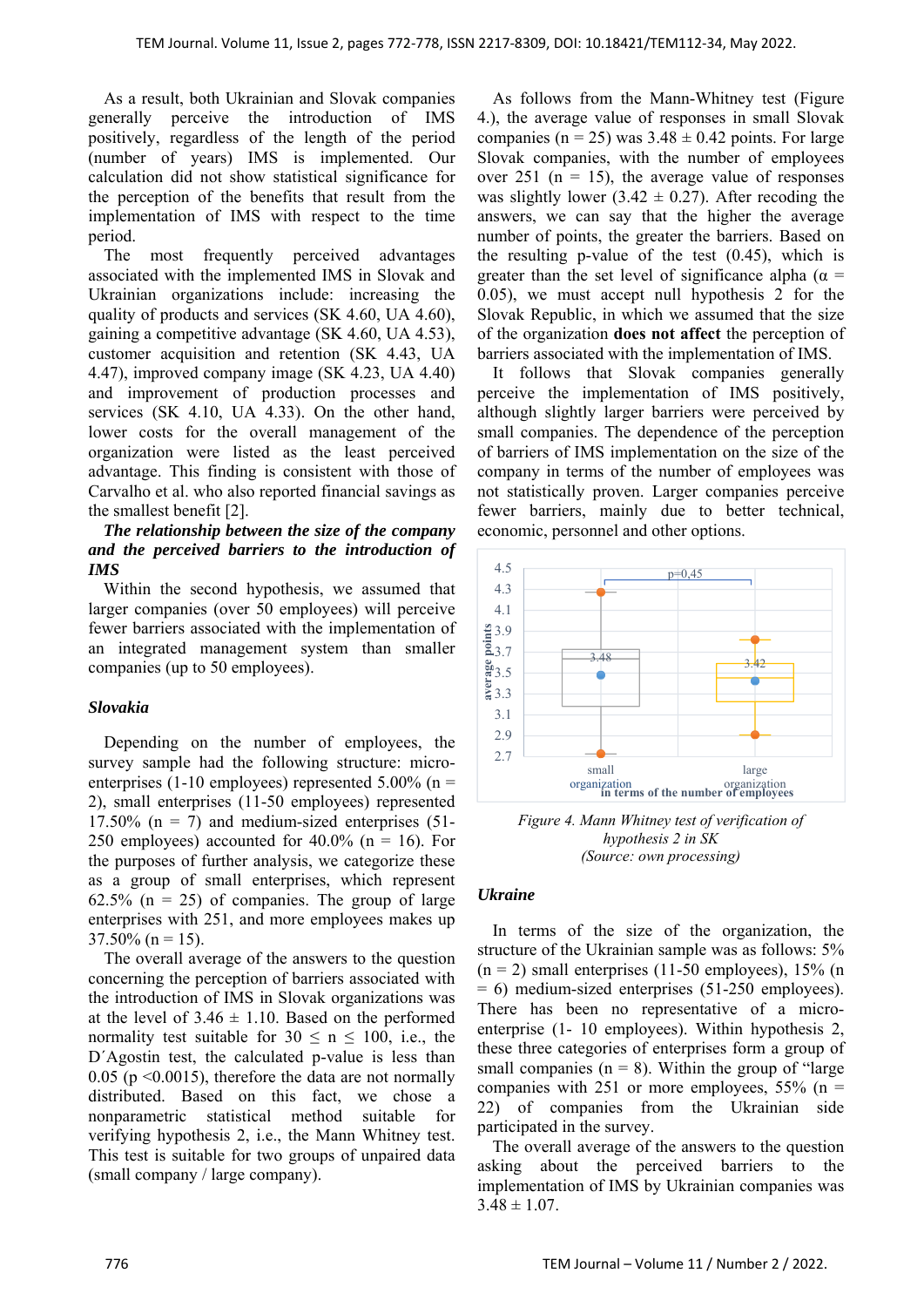Based on a performed normality test we found that the p-value is less than  $0.05$  (p <0.0001), therefore the data are not normally distributed. Therefore, we chose a nonparametric statistical method - the Mann-Whitney test - suitable for verifying hypothesis 2 in Ukraine.



*Figure 5. Mann Whitney test of H2 verification in UA (Source: own processing)* 

Based on the results of the Mann-Whitney test (Figure 5.), the average response rate for small Ukrainian companies (n = 8) was  $3.41 \pm 0.53$  points. For large Ukrainian companies ( $n = 22$ ), the average value of responses was higher  $(3.51 \pm 0.31)$ . When recoding the answers, we can say that the higher the average number of points, the greater the barriers. Based on the resulting p-value of the test (0.65), which is greater than the specified level of significance alpha ( $\alpha = 0.05$ ), we must accept null hypothesis 2 for Ukraine, in which we assumed that the size of the organization does not affect the perception of barriers associated with the implementation of an integrated management system. It follows from the above that Ukrainian companies generally perceive the introduction of IMS positively, although slightly larger barriers were overcome by larger companies, the opposite was true for Slovak companies. Despite the difference with the Slovak Republic, even in this case, the dependence of the perception of barriers in the IMS implementation on the size of the company in terms of the number of employees was not statistically proven.

The results of the research show that Ukrainian and Slovak organizations during the IMS implementation most often encounter problems such as increased administrative burden in creating documentation (SK 4.18, UK 4.20), lack of tools for auditing and evaluation of the IMS (SK 4.08, UA 3.77), lack of a standard for IMS (SK 3.78, UA 3.97), insufficient orientation in the requirements of individual directives (SK 3.73, UA 3.97). Incompatibility within existing standards was ranked last in the list of barriers (SK 2.15; UA 2.43). This

contradicts the findings of [6], [10] who report on the difficulties associated with the integration of management systems due to the lack of specialized support necessary for a proper implementation and certification of the IMS within the organization where the incompatibility of the models is the variable that contributes the most to this factor. Our current finding confirms that efforts to unify the standard structure of individual management systems, which culminated in 2015 with the application of the SL annex in the revision of ISO 9001 and ISO 14001 standards, have borne fruit and are currently not perceived as a significant obstacle by organizations.

#### **5. Conclusions**

Integration is one of the most important processes in the modern world. An integrated management system is a universal and effective management tool for achieving organizational goals in the field of quality, environmental protection, energy efficiency, safety, health, and others. The implementation of IMS allows to improve business management efficiency and, on this basis, to create conditions for sustainable development and ensure the competitiveness of products and services, reduce overall costs, meet consumer needs more effectively [9], [11].

The main objective of this study was to shed light on the advantages and disadvantages associated with the implementation of integrated management systems. At the same time, the relationship between perceived benefits and the length of IMS implementation in the organization was examined. We assumed that the longer the company has implemented IMS, the more benefits it will perceive in connection with these systems. With a positive surprise, we can say that companies perceive several benefits associated with IMS, regardless of the length of the implemented IMS. Even organizations with freshly implemented IMS perceived and reported the benefits of systems integration. We also assumed that small and medium-sized enterprises would perceive more barriers than large enterprises. However, the results did not show statistical significance between these variables. Similarly, we conclude that the perception of barriers of IMS implementation is not conditioned by the size of the company.

The main advantages of IMS include:

- the volume of documentation in an integrated system is smaller than in several systems implemented separately;
- the costs of implementing and operating an IMS are lower than when implementing and operating several systems separately;